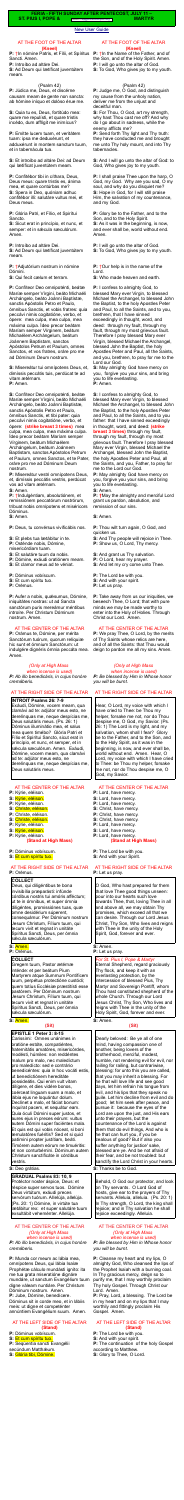## **GOSPEL Matthew 5: 20-24**

In illo témpore: Dixit Jesus discípulis suis: Nisi abundáverit justítia vestra plus quam scribárum et pharisæórum, non intrábitis in regnum cælórum. Audístis quia dictum est antíquis: Non occídes: qui autem occíderet, reus erit judício. Ego autem dico vobis: quia omnis, qui iráscitur fratri suo, reus erit judício. Qui autem díxerit fratri suo: raca, reus erit concílio. Qui autem dixérit: fátue: reus erit gehénnæ ignis. Si ergo offers munus tuum ad altáre, et ibi recordátus fúeris, quia frater tuus habet áliquid advérsum te: relínque ibi munus tuum ante altáre, et vade prius reconciliári fratri tuo: et tunc véniens ófferes munus tuum.

**S:** Laus tibi, Christe. **P:** Per evangélica dicta deleántur nostra delícta.

# AT THE CENTER OF THE ALTAR

**P:** Dóminus vobíscum.

- **S:** Et cum spíritu tuo.
- **P:** Orémus.

# **(Sit)**

## **OFFERTORY Psalms 15: 7-8**

Benedícam Dóminum, qui tríbuit mihi intelléctum: providébam Deum in conspéctu meo semper: quóniam a dextris est mihi, ne commóvear.

**P:** Súscipe, sancte Pater, omnípotens ætérne Deus, hanc immaculátam hóstiam, quam ego indígnus fámulus tuus óffero tibi, Deo meo vivo et vero, pro innumerabílibus peccátis, et offensiónibus, et negligéntiis meis, et pro ómnibus circumstántibus, sed et pro ómnibus fidélibus christiánis vivis atque defúnctis: ut mihi, et illis profíciat ad salútem in vitam ætérnam. Amen.

## AT THE RIGHT SIDE OF THE ALTAR

**P:** Deus, qui humánæ substántiæ dignitátem mirabíliter condidísti, et mirabílius reformásti: da nobis per hujus aquæ et vini mystérium, ejus divinitátis esse consórtes, qui humanitátis nostræ fíeri dignátus est párticeps, Jesus Christus Fílius tuus Dóminus noster: Qui tecum vivit et regnat in unitáte Spíritus Sancti, Deus: per ómnia sǽcula sæculórum. Amen.

# AT THE CENTER OF THE ALTAR

**P:** Offérimus tibi, Dómine, cálicem salutáris tuam deprecántes cleméntiam: ut in conspéctu divínæ majestátis tuæ, pro nostra, et totíus mundi salúte cum odóre suavitátis ascéndat. Amen. In spíritu humilitátis, et in ánimo contríto suscipiámur a te, Dómine, et sic fiat sacrifícium nostrum in conspéctu tuo hódie, ut pláceat tibi, Dómine Deus. Veni, sanctificátor omnípotens ætérne Deus: et bénedic hoc sacrifícium, tuo sancto nómini præparátum.

#### *(Only at High Mass when incense is used)*

*P: Per intercessiónem beáti Michǽlis Archángeli, stantis a dextris altáris incénsi, et ómnium electórum suórum, incénsum istud dignétur Dóminus benedícere, et in odórem suavitátis accípere. Per Christum Dóminum nostrum. Amen.*

*P: Incénsum istud a te benedíctum, ascéndat ad te, Dómine, et descéndat super nos misericórdia tua. P: Dirigátur, Dómine, orátio mea, sicut incénsum, in conspéctu tuo: elev*á*tio m*á*nuum me*á*rum sacrifícium vespertínum. Pone, Dómine, custódiam ori meo, et óstium circumstántiæ l*á*biis meis: ut non declínet cor meum in verba malítiæ, ad excusándas excusatiónes in peccátis. P: Accéndat in nobis Dóminus ignem sui amóris, et flamma ætérnæ caritátis. Amen.*

#### AT THE RIGHT SIDE OF THE ALTAR

**P:** Lavábo inter innocéntes manus meas: et circumdábo altáre tuum, Dómine: Ut áudiam vocem laudis, et enárrem univérsa mirabília tua. Dómine, diléxi decórem domus tuæ, et locum habitatiónis glóriæ tuæ. Ne perdas cum ímpiis, Deus, ánimam meam, et cum viris sánguinum vitam meam: In quorum mánibus iniquitátes sunt: déxtera eórum repléta est munéribus. Ego autem in innocéntia mea ingréssus sum: rédime me, et miserére mei. Pes meus stetit in dirécto: in ecclésiis benedícam te, Dómine. Glória Patri, et Filio, et Spirítui Sancto. Sicut erat in princípio, et nunc, et semper: et in sécula sæculórum. Amen.

## AT THE CENTER OF THE ALTAR

**P:** Súscipe, sancta Trínitas, hanc oblatiónem, quam tibi offérimus ob memóriam passiónis, resurrectiónis, et ascensiónis Jesu Christi Dómini nostri: et in honórem beátæ Maríæ semper Vírginis, et beáti Joánnis Baptístæ, et sanctórum Apostolórum Petri et Pauli, et istórum, et ómnium Sanctórum: ut illis profíciat ad honórem, nobis autem ad salútem: et illi pro nobis intercédere dignéntur in cælis, quorum memóriam ágimus in terris. Per eúndem Christum Dóminum nostrum. Amen.

**P:** Receive, O Holy Father, almighty and eternal God, this spotless host, which I, Thine unworthy servant, offer unto Thee, my living and true God, for my innumerable sins, offenses, and negligences, and for all here present; and also for all faithful Christians both living and dead, that it may profit me and them for salvation unto life everlasting. Amen.

Dóminus Deus Sábaoth. Pleni sunt cæli et terra glória tua. Hosánna in excélsis. †Benedíctus qui venit in nómine Dómini. Hosánna in excélsis.

#### **THE ROMAN CANON** *(silently)*

**P:** Te ígitur, clementíssime Pater, per Jesum Christum Fílium tuum, Dóminum nostrum, súpplices rogámus, ac pétimus uti accépta hábeas, et benedícas, hæc dona, hæc múnera, hæc sancta sacrifícia illibáta, in primis, quæ tibi offérimus pro Ecclésia tua sancta cathólica: quam pacificáre, custodíre, adunáre, et régere dignéris toto orbe terrárum: una cum fámulo tuo Papa nostro **N.**, et Antístite nostro **N.,** et ómnibus orthodóxis, atque cathólicæ et apostólicæ fidei cultóribus.

**P:** Meménto, Dómine, famulórum, famularúmque tuárum **N.**, et **N.**, et ómnium circumstántium, quorum tibi fides cógnita est, et nota devótio, pro quibus tibi offérimus: vel qui tibi ófferunt hoc sacrifícium laudis, pro se, suísque ómnibus: pro redemptióne animárum suárum, pro spe salútis et incolumitátis suæ: tibíque reddunt vota sua ætérno Deo, vivo et vero.

**P:** Communicántes, et memóriam venerántes, in primis gloriósæ semper Vírginis Maríæ, Genitrícis Dei et Dómini nostri Jesu Christi: sed et beáti Joseph, ejúsdem Vírginis Sponsi, et beatórum Apostolórum ac Mártyrum tuórum, Petri et Pauli, Andréæ, Jacóbi, Joánnis, Thomæ, Jacóbi, Philíppi, Bartholomǽi, Matthǽi, Simónis, et Thaddǽi: Lini, Cleti, Cleméntis, Xysti, Cornélii, Cypriáni, Lauréntii, Chrysógoni, Joánnis et Pauli, Cosmæ et Damiáni, et ómnium Sanctórum tuórum; quorum méritis precibúsque concédas, ut in ómnibus protectiónis tuæ muniámur auxílio. Per eúndem Christum Dóminum nostrum. Amen.

At that time Jesus said to His disciples: Except your justice abound more than that of the Scribes and Pharisees, you shall not enter into the kingdom of Heaven. You have heard that it was said to them of old: Thou shalt not kill and whosoever shall kill, shall be in danger of the judgment. But I say to you, that whosoever is angry with his brother, shall be in danger of the judgment and whosoever shall say to his brother: Raca, shall be in danger of the council; and whosoever shall say: Thou fool, shalt be in danger of hell fire. If therefore thou offer thy gift at the altar, and there thou remember that thy brother hath anything against thee, leave there thy offering before the altar, and go first to be reconciled to thy brother; and then coming thou shalt offer thy gift.

**S:** Praise to Thee, O Christ. **P:** May our offenses be erased by the words of the Gospel.

# AT THE CENTER OF THE ALTAR

**P:** The Lord be with you.

**S:** And with your spirit. **P:** Let us pray.

# **(Sit)**

I bless the Lord Who counsels me; I set God ever before me; with Him at my right hand I shall not be disturbed.

**P:** Oráte fratres: ut meum ac vestrum sacrifícium acceptábile fiat apud Deum Patrem omnipoténtem. **S:** Suscípiat Dóminus sacrifícium de mánibus tuis ad laudem, et glóriam nóminis sui, ad utilitátem quoque nostram, totiúsque Ecclésiæ suæ sanctæ. **P:** Amen. **SECRET** *(silently)* Propitiáre, Dómine, supplicatiónibus nostris: et has oblatiónes famulórum famularúmque tuárum benígnus assúme; ut, quod sínguli obtulérunt ad honórem nóminis tui, cunctis profíciat ad salútem. Per Dóminum nostrum Jesum Christum, Fílium tuum, qui tecum vivit et regnat in unitáte Spíritus Sancti, Deus, per ómnia sæcula sæculórum. **SECRET** *(silently)* Oblátis munéribus, quæsumus, Dómine, Ecclésiam tuam benígnus illúmina: ut, et gregis tui profíciat ubique succéssus, et grati fiant nómini tuo, te gubernánte, pastóres. Per Dóminum nostrum Jesum Christum, Fílium tuum, qui tecum vivit et regnat in unitáte Spíritus Sancti, Deus, *(aloud, to conclude the Secret Prayer)* P: ...per ómnia sæcula sæculórum. **(Stand at High Mass) S:** Amen. **P:** Dóminus vobíscum. **S:** Et cum spíritu tuo. **P:** Sursum corda. **S:** Habémus ad Dóminum. **P:** Grátias agámus Dómino Deo nostro. **S:** Dignum et justum est. **COMMON PREFACE** Vere dignum et justum est, æquum et salutáre, nos tibi semper, et ubíque grátias ágere: Dómine sancte, Pater omnípotens, ætérnæ Deus: per Christum Dóminum nostrum. Per quem majestátem tuam laudant Ángeli, adórant Dominatiónes, tremunt Potestátes. Cæli cælorúmque Virtútes, ac beáta Séraphim, sócia exsultatióne concélebrant. Cum quibus et nostras voces, ut admítti júbeas deprecámur, súpplici confessióne dicéntes: **(Kneel) P:** Sanctus *a*, Sanctus *a*, Sanctus *a*, Amen. **P:** Pray brethren, that my sacrifice and yours may be acceptable to God the Father almighty. **S:** May the Lord receive the sacrifice from your hands, to the praise and glory of His name, to our benefit, and that of all His holy Church. **P:** Amen. Be merciful, O Lord, to our humble pleading: and favorably receive these offerings of Thy servants and handmaidens, that what each of us has offered to the honor of Thy name, may profit us all unto salvation. Through our Lord Jesus Christ, Thy Son, Who lives and reigns with Thee in the unity of the Holy Spirit, God, forever and ever. *For St. Pius I, Pope & Martyr* By the offered gifts we beg Thee, O Lord: enlighten kindly Thy Church: so that Thy flock everywhere may be increasing, and the Shepherds, under Thy direction, may be pleasing to Thy Name. Through our Lord Jesus Christ, Thy Son, Who lives and reigns with Thee in the unity of the Holy Spirit, God, **P:** ...forever and ever. **(Stand at High Mass) S:** Amen. **P:** The Lord be with you. **S:** And with your spirit. **P:** Lift up your hearts. **S:** We have lifted them up to the Lord. **P:** Let us give thanks to the Lord our God. **S:** It is fitting and just. It is truly fitting and just, proper and beneficial, that we should always and everywhere, give thanks unto Thee, holy Lord, Father almighty, everlasting God, through Christ our Lord. Through whom the Angels praise Thy majesty, the Dominations adore, the Powers tremble: the heavens and the hosts of heaven, and the blessed Seraphim, together celebrate in exultation. With whom, we pray Thee, command that our voices of supplication also be admitted in confessing Thee saying: **(Kneel) P:** Holy, holy, holy, Lord God of Hosts!

# AT THE RIGHT SIDE OF THE ALTAR

**P:** O God, Who wonderfully formed the dignity of human nature, and more wonderfully restored it, grant us through the mystery of this water and wine, to be made participants of His divinity, Who condescended to become a partaker of our humanity, Jesus Christ, Thy Son, our Lord, Who with Thee, lives and reigns in the unity of the Holy Spirit, God, forever and ever. Amen.

## AT THE CENTER OF THE ALTAR

**P:** We offer Thee, O Lord, the chalice of salvation, pleading Thy clemency, that it may ascend in the sight of Thy divine majesty, with a sweet fragrance, for our salvation and for that of the whole world. Amen. In a humble spirit and a contrite heart may we be received by Thee, O Lord, and let our sacrifice be so made in Thy sight this day that it may please Thee, O Lord God. Come, O sanctifier, almighty and eternal God, and bless this sacrifice prepared for Thy holy name.

#### *(Only at High Mass when incense is used)*

*P: By the intercession of blessed Michael the Archangel, who stands at the right hand of the altar of incense, and of all His elect, may the Lord deign to bless this incense, and to receive it as a sweet fragrance, through Christ our Lord.*

*P: May this incense, blessed by Thee, ascend to Thee, O Lord, and may Thy mercy descend upon us.*

*P: Let my prayer be directed, O Lord, as incense in Thy sight, the lifting up of my hands as an evening sacrifice. Set a watch, O Lord, before my mouth: and a door round about my lips: that my heart may not incline to evil words: to make excuses in sins.*

*P: May the Lord enkindle in us the fire of His love and the flame of everlasting charity. Amen.*

## AT THE RIGHT SIDE OF THE ALTAR

**P:** I will wash my hands among the innocent, and I will compass Thine altar, O Lord, that I may hear the voice of praise: and tell of all Thy wondrous deeds. I have loved, O Lord, the beauty of Thy house and the place where Thy glory dwelleth. Destroy not my soul, O God, with the wicked, nor my life with men of blood. In whose hands are iniquities, their right hand is full with gifts. But I have walked in my innocence: redeem me, and have mercy on me. My foot has stood on the right path; in the churches I will bless Thee, O Lord. Glory be to the Father, and to the Son, and to the Holy Spirit. As it was in the beginning, is now, and ever shall be, world without end. Amen.

AT THE CENTER OF THE ALTAR **P:** Receive, O holy Trinity, this oblation which we offer to Thee in remembrance of the Passion, Resurrection, and Ascension of Our Lord Jesus Christ, and in honor of blessed Mary, ever Virgin, blessed John the Baptist, the holy Apostles Peter and Paul, and of these and of all the Saints; that it may avail unto their honor and our salvation, and may they deign to intercede in heaven for us who honor their memory here on earth. Through the same Christ, our Lord.

Heaven and earth are filled with Thy

glory. Hosanna in the highest!

†Blessed is He Who comes in the

name of the Lord. Hosanna in the

highest!

# **THE ROMAN CANON**

**P:** Therefore, most merciful Father, we humbly pray and entreat Thee, through Jesus Christ, Thy Son, Our Lord, that Thou would accept and bless these gifts, these offerings, these holy and spotless sacrifices, which, in the first place, we offer Thee for Thy holy Catholic Church: deign to pacify, to guard, to unite, and to govern her throughout the world, together with Thy servant **N.**, our Pope, and **N.**, our Bishop; and all orthodox believers of the Catholic and apostolic faith.

**P:** Be mindful, O Lord, of Thy servants and handmaids **N.** and **N.**, and of all here present, whose faith and devotion are known unto Thee, for whom we offer, or who offer to Thee, this sacrifice of praise for themselves, and for all their own, for the redemption of their souls, for their hope of salvation and safety; and who pay their vows to Thee, the everlasting, living, and true God.

**P:** Having communion with, and venerating first of all the memory of the glorious and ever Virgin Mary, Mother of our God and Lord Jesus Christ; and also of blessed Joseph, Spouse of the same Virgin, and of Thy blessed Apostles and Martyrs, Peter and Paul, Andrew, James, John, Thomas, James, Philip, Bartholomew, Matthew, Simon and Thaddeus; of Linus, Cletus, Clement, Sixtus, Cornelius, Cyprian, Lawrence, Chrysogonus, John and Paul, Cosmas and Damian, and all Thy Saints, by whose merits and prayers, grant that in all things we may be defended by the help of Thy protection. Through the same Christ, our Lord. Amen.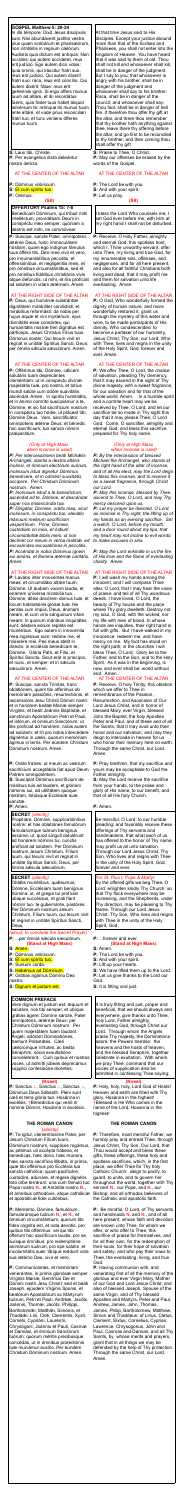**P:**  $\triangle$  Hanc ígitur oblatiónem servitútis nostræ, sed et cunctæ famíliæ tuæ, quǽsumus, Dómine, ut placátus accípias: diésque nostros in tua pace dispónas, atque ab ætérna damnatióne nos éripi, et in electórum tuórum júbeas grege numerári. Per Christum Dóminum nostrum. Amen.

Accípite, et manducáte ex hoc omnes, HOC EST ENIM CORPUS MEUM.  $\bigcirc$ 

**P:** Quam oblatiónem tu, Deus, in ómnibus, quésumus, benedíctam, adscríptam, ratam, rationábilem, acceptabilémque fácere dignéris: ut nobis Corpus, et Sanguis fiat dilectíssimi Fílii tui Dómini nostri Jesu Christi.

**P:** Qui prídie quam paterétur, accépit panem in sanctas, ac venerábiles manus suas, et elevátis óculis in cælum ad te Deum Patrem suum omnipoténtem, tibi grátias agens, benedíxit, fregit, dedítque discípulis suis, dicens:

**P:** Símili modo postquam cænátum est, accípiens et hunc præclárum Cálicem in sanctas ac venerábiles manus suas: item tibi grátias agens, benedíxit, dedítque discípulis suis, dicens:

Accípite, et bíbite ex eo omnes, HIC EST ENIM CALIX SÁNGUINIS MEI, NOVI ET AETÉRNI

TESTAMÉNTI: MYSTÉRIUM FÍDEI: QUI PRO VOBIS ET PRO MULTIS EFFUNDÉTUR IN REMISSIÓNEM PECCATÓRUM.

Hæc quotiescúmque fecéritis, in mei memóriam faciétis.

#### $A A A$

**P:** Unde et mémores, Dómine, nos servi tui, sed et plebs tua sancta, ejúsdem Christi Fílii tui Dómini nostri tam beátæ passiónis, nec non et ab ínferis resurrectiónis, sed et in cælos gloriósæ ascensiónis: offérimus præcláræ majestáti tuæ de tuis donis, ac datis, hóstiam puram, hóstiam sanctam, hóstiam immaculátam, Panem sanctum vitæ ætérnæ, et Cálicem salútis perpétuæ.

*(aloud, to conclude the Canon)* **P:** Per ómnia sæcula sæculórum.

**P:** Supra quæ propítio ac seréno vultu respícere dignéris; et accépta habére, sícuti accépta habére dignátus es múnera púeri tui justi Abel, et sacrifícium Patriárchæ nostri Ábrahæ: et quod tibi óbtulit summus sacérdos tuus Melchísedech, sanctum sacrifícium, immaculátam hóstiam.

**P:** Súpplices te rogámus, omnípotens Deus: jube hæc perférri per manus sancti Ángeli tui in sublíme altáre tuum, in conspéctu divínæ majestátis tuæ: ut quotquot, ex hac altáris participatióne sacrosánctum Fílii tui, Corpus, et Sánguinem sumpsérimus, omni benedictióne cælésti et grátia repleámur. Per eúndem Christum Dóminum nostrum. Amen.

**P:** Meménto étiam, Dómine, famulórum, famularúmque tuarum **N.** et **N.** qui nos præcessérunt cum signo fídei, et dórmiunt in somno pacis. Ipsis, Dómine, et ómnibus in Christo quiescéntibus, locum refrigérii, lucis et pacis, ut indúlgeas, deprecámur. Per eúndem Christum Dóminum nostrum. Amen.

**P:** Nobis quoque peccatóribus fámulis tuis, de multitúdine miseratiónum tuárum sperántibus, partem áliquam, et societátem donáre dignéris, cum tuis sanctis Apóstolis et Martýribus: cum Joánne, Stéphano, Matthía, Bárnaba, Ignátio, Alexándro, Marcellíno, Petro, Felicitáte, Perpétua, Ágatha, Lúcia, Agnéte, Cæcília, Anastásia, et ómnibus Sanctis tuis: intra quorum nos consórtium, non æstimátor mériti, sed véniæ, quæsumus, largítor admítte. Per Christum Dóminum nostrum.

Dómine, non sum dignus  $\triangle$ , ut intres sub tectum meum: sed tantum dic verbo, et sanábitur ánima mea. Dómine, non sum dignus  $\triangle$ , ut intres sub tectum meum: sed tantum dic verbo, et sanábitur ánima mea. Dómine, non sum dignus  $\triangle$ , ut intres sub tectum meum: sed tantum dic verbo, et sanábitur ánima mea.

**P:** Per quem hæc ómnia, Dómine, semper bona creas, sanctíficas, vivíficas, benedícis, et præstas nobis. Per ipsum, et cum ipso, et in ipso, est tibi Deo Patri omnipoténti, in unitáte Spíritus Sancti, omnis honor, et glória.

#### **(Stand at High Mass) S:** Amen.

**P:** Orémus. Præcéptis salutáribus móniti, et divína institutióne formáti, audémus dícere:

Pater noster, qui es in cælis: Sanctificétur nomen tuum: Advéniat regnum tuum: Fiat volúntas tua, sicut in cælo, et in terra. Panem nostrum quotidiánum da nobis hódie: Et dimítte nobis débita nostra, sicut et nos dimíttimus debitóribus nostris. Et ne nos indúcas in tentatiónem:

# **S:** Sed líbera nos a malo.

**P:** Amen

**P:** Líbera nos, quésumus, Dómine, ab ómnibus malis, prætéritis, præséntibus, et futúris: et intercedénte beáta et gloriósa semper Vírgine Dei Genitríce María, cum beátis Apóstolis tuis Petro et Paulo, atque Andréa, et ómnibus Sanctis, da propítius pacem in diébus nostris: ut ope misericórdiæ tuæ adjúti, et a peccáto simus semper líberi et ab omni perturbatióne secúri. Per eúndem Dominum nostrum Jesum Christum Fílium tuum. Qui tecum vivit et regnat in unitáte Spíritus Sancti, Deus, per ómnia sæcula sæculórum.

## **S:** Amen.

**P:** Pax Dómini sit semper vobíscum.

## **S:** Et cum spíritu tuo. **(Kneel at High Mass)**

**P:** Hæc commíxtio, et consecrátio Córporis et Sánguinis Dómini nostri Jesu Christi fiat accipiéntibus nobis in vitam ætérnam. Amen.

Agnus Dei, qui tollis peccáta mundi: **(strike breast)** miserére nobis.

Agnus Dei, qui tollis peccáta mundi: **(strike breast)** miserére nobis.

Agnus Dei, qui tollis peccáta mundi: **(strike breast)** dona nobis pacem.

**P:** Dómine Jesu Christe, qui dixísti Apóstolis tuis: Pacem relínquo vobis, pacem meam do vobis: ne respícias peccáta mea, sed fidem Ecclésiæ tuæ: eámque secúndum voluntátem tuam pacificáre et coadunáre dignéris: Qui vivis et regnas Deus per ómnia sæcula sæculórum. Amen.

**P:** Dómine Jesu Christe, Fili Dei vivi, qui ex voluntáte Patris, cooperánte Spíritu Sancto, per mortem tuam mundum vivificásti: líbera me per hoc sacrosánctum Corpus et Sánguinem tuum ab ómnibus iniquitátibus meis, et univérsis malis: et fac me tuis semper inhærére mandátis, et a te numquam separári permíttas: Qui cum eódem Deo Patre et Spiritu Sancto vivis et regnas Deus in sæcula sæculórum. Amen.

**P:** Percéptio Córporis tui, Dómine Jesu Christe, quod ego indígnus súmere præsúmo, non mihi provéniat in judícium et condemnatiónem: sed pro tua pietáte prosit mihi ad tutaméntum mentis et córporis, et ad medélam percipiéndam: Qui vivis et regnas cum Deo Patre in unitáte Spíritus Sancti, Deus, per ómnia sæcula sæculórum. Amen.

**P:** Panem cæléstem accípiam, et nomen Dómini invocábo.

**P:** Corpus Dómini nostri Jesu Christi custódiat ánimam meam in vitam ætérnam. Amen.

**P:** Quid retríbuam Dómino pro ómnibus quæ retríbuit mihi? Cálicem salutáris accípiam, et nomen Dómini invocábo. Laudans invocábo Dóminum, et ab inimícis meis salvus ero.

**P:** Sanguis Dómini nostri Jesu Christi custódiat ánimam meam in vitam ætérnam. Amen.

**P:** Ecce Agnus Dei, ecce qui tollit peccáta mundi.

**S:** Dómine, non sum **(strike breast)** dignus, ut intres sub tectum meum: sed tantum dic verbo, et sanábitur ánima mea.

**S:** Dómine, non sum **(strike breast)**  dignus, ut intres sub tectum meum: sed tantum dic verbo, et sanábitur ánima mea.

**S:** Dómine, non sum **(strike breast)**  dignus, ut intres sub tectum meum: sed tantum dic verbo, et sanábitur ánima mea.

## AT THE COMMUNION RAIL

**P:** Corpus Dómini nostri Jesu Christi custódiat ánimam tuam in vitam ætérnam. Amen.

#### AT THE CENTER OF THE ALTAR

**P:** Quod ore súmpsimus, Dómine, pura mente capiámus: et de múnere temporáli fiat nobis remédium sempitérnum.

**P:** Corpus tuum, Dómine, quod sumpsi, et Sanguis, quem potávi, adhæreat viscéribus meis: et præsta; ut in me non remáneat scélerum mácula, quem pura et sancta refecérunt sacraménta: Qui vivis et regnas in sǽcula sæculórum, Amen.

## AT THE RIGHT SIDE OF THE ALTAR

**COMMUNION Psalms 26: 4** Unam pétii a Dómino, hanc requíram: ut inhábitem in domo Dómini ómnibus diébus vitæ meæ.

**P:** We therefore beseech Thee, O Lord, to graciously accept this oblation of our service, as also of Thy entire family; dispose our days in Thy peace, save us from eternal damnation, and command that we be numbered in the flock of Thine elect. Through Christ our Lord. Amen.

**P:** Which oblation, do Thou, O God, deign in all respects to make blessed, approved, ratified, reasonable and acceptable, so that it may become for us the Body and Blood of Thy most beloved Son, our Lord, Jesus Christ.

**P:** Who, the day before He suffered, took bread into His holy and venerable hands, and with His eyes raised to heaven, unto Thee, God, His almighty Father, giving thanks to Thee, He blessed it, broke it, and gave it to His disciples saying:

Take, all of you, and eat of this: FOR THIS IS MY BODY.

**P:** In like manner, after He had supped, taking also this excellent chalice into His holy and venerable hands, and giving thanks to Thee, He blessed it, and gave it to His disciples, saying: Take, all of you, and drink of this: FOR THIS IS THE CHALICE OF MY BLOOD OF THE NEW AND ETERNAL TESTAMENT: THE MYSTERY OF FAITH: WHICH SHALL BE POURED OUT FOR YOU AND FOR MANY UNTO THE REMISSION OF SINS. As often as you shall do these things, you do them in memory of Me.

**P:** Wherefore, Lord, we, Thy servants, but also Thy holy people, mindful of the same Christ, Thy Son, our Lord, of His blessed passion, and of His resurrection from the grave, and of His glorious ascension into heaven, offer unto Thy most excellent majesty of Thine own gifts, bestowed upon us, a pure victim, a holy victim, an unspotted victim, the holy Bread of eternal life and the Chalice of everlasting salvation.

**P:** Deign to regard them with a gracious and serene countenance, and to accept them, as Thou didst deign to accept the gifts of Thy just servant Abel, and the sacrifice of Abraham our Patriarch, and that which Thy chief priest Melchisedech offered to Thee, a holy sacrifice, an unspotted victim.

**P:** Humbly we pray Thee, almighty God, command these offerings to be borne by the hands of Thy holy Angel to Thine altar on high, in the sight of Thy divine majesty, so that as many of us as shall, by partaking from this altar, consume the most holy Body and Blood of Thy Son, may be filled with every heavenly grace and blessing. Through the same Christ our Lord. Amen.

**P:** Be mindful also, O Lord, of Thy servants and handmaids **N.** and **N.** who have gone before us with the sign of faith and rest in the sleep of peace. To these, O Lord, and to all who rest in Christ, we plead that you grant a place of comfort, light, and peace. Through the same Christ our Lord. Amen.

**P:** To us sinners also, Thy servants, trusting in the multitude of Thy mercies, deign to grant some part and fellowship with Thy holy Apostles and Martyrs, with John, Stephen, Matthias, Barnabas, Ignatius, Alexander, Marcellinus, Peter, Felicitas, Perpetua, Agatha, Lucy, Agnes, Cecilia, Anastasia, and with all Thy Saints, into whose company, we beseech Thee, not as appraiser of merit but as bestower of pardon, to admit us. Through Christ our Lord.

**P:** Through Whom, O Lord, Thou always create, sanctify, quicken, bless and bestow upon us all good things. Through Him and with Him and in Him is to Thee, God the Father almighty, in the unity of the Holy Spirit, all honor and glory,

**P:** Forever and ever.

## **(Stand at High Mass)**

**S:** Amen.

**P:** Let us pray: Admonished by Thy saving precepts, and following Thy divine institution, we dare to say: Our Father, Who art in heaven, hallowed be Thy name; Thy kingdom come; Thy will be done on earth as it is in heaven. Give us this day our daily bread. And forgive us our trespasses as we forgive those who trespass against us. And lead us not into temptation.

**S:** But deliver us from evil. **P:** Amen.

**P:** Deliver us, we beseech Thee, O Lord, from all evils, past, present, and to come; and by the intercession of the blessed and glorious ever-Virgin Mary, Mother of God, together with Thy blessed Apostles, Peter and Paul, and Andrew, and all the Saints, mercifully grant peace in our days, that sustained by the help of Thy mercy, we may be always free from sin and secure from all disturbance. Through the same Jesus Christ, Thy Son, our Lord, Who lives and reigns with Thee, in the unity of the Holy Spirit, God, forever and ever. **S:** Amen.

**P:** The peace of the Lord be always with you.

**S:** And with your spirit.

#### **(Kneel at High Mass)**

**P:** May this mingling and consecration of the Body and Blood of our Lord Jesus Christ be to us who receive it effectual unto eternal life. Amen.

Lamb of God, Who takes away the sins of the world, **(strike breast)** have mercy on us.

Lamb of God, Who takes away the sins of the world, **(strike breast)** have mercy on us.

Lamb of God, Who takes away the sins of the world, **(strike breast)** grant us peace.

**P:** O Lord Jesus Christ, Who said to Thine Apostles: Peace I leave you, My peace I give you; regard not my sins, but the faith of Thy Church, and deign to grant her peace and to unify her according to Thy will: Who lives and reigns God, forever and ever. Amen.

**P:** Lord Jesus Christ, Son of the living God, Who, by the will of the Father, with the cooperation of the Holy Spirit, hast by Thy death given life to the world; deliver me by this Thy most sacred Body and Blood, from all my sins and from all evils. Make me always cleave to Thy commandments, and never permit me to be separated from Thee, Who with the same God the Father and the Holy Spirit, lives and reigns, God, forever and ever. Amen.

**P:** Let not the partaking of Thy Body, O Lord Jesus Christ, which I, unworthy, presume to receive, turn to my judgment and condemnation; but through Thy kindness, may it benefit me, a safeguard both of mind and body, and a certain remedy. Who with God the Father, in the unity of the Holy Spirit, lives and reigns God, forever and ever. Amen.

**P:** I will take the Bread of heaven, and will call upon the name of the Lord.

Lord, I am not worthy that Thou should enter under my roof; but only say the word and my soul shall be healed. Lord, I am not worthy that Thou should enter under my roof; but only say the word and my soul shall be healed. Lord, I am not worthy that Thou should enter under my roof; but only say the word and my soul shall be healed.

**P:** May the Body of our Lord Jesus Christ preserve my soul unto life everlasting. Amen.

**P:** What return shall I render unto the Lord for all He has given me? I will take the Chalice of salvation, and I will call upon the name of the Lord. Praising I will call upon the Lord, and I shall be saved from my enemies.

**P:** May the Blood of our Lord Jesus Christ preserve my soul to life everlasting. Amen.

**P:** Behold the Lamb of God, behold Him who takes away the sins of the world.

**S:** Lord, I am **(strike breast)** not worthy that Thou should enter under my roof; but only say the word and my soul shall be healed.

**S:** Lord, I am **(strike breast)** not worthy that Thou should enter under my roof; but only say the word and my soul shall be healed.

**S:** Lord, I am **(strike breast)** not worthy that Thou should enter under my roof; but only say the word and my soul shall be healed.

## AT THE COMMUNION RAIL

**P:** May the Body of our Lord Jesus Christ preserve your soul unto everlasting life. Amen.

#### AT THE CENTER OF THE ALTAR

**P:** Grant, O Lord, that what we have taken with our mouth, we may receive with a pure mind; and from a temporal gift may it become to us an eternal remedy.

**P:** May Thy Body, O Lord, which I have consumed, and Thy Blood which I have drunk, cling to my vitals; and grant that no wicked stain may remain in me, whom these pure and holy mysteries have refreshed. Who lives and reigns, forever and ever. Amen.

## AT THE RIGHT SIDE OF THE ALTAR

One thing I have asked of the Lord, this I will seek after; that I may dwell in the house of the Lord all the days of my life.